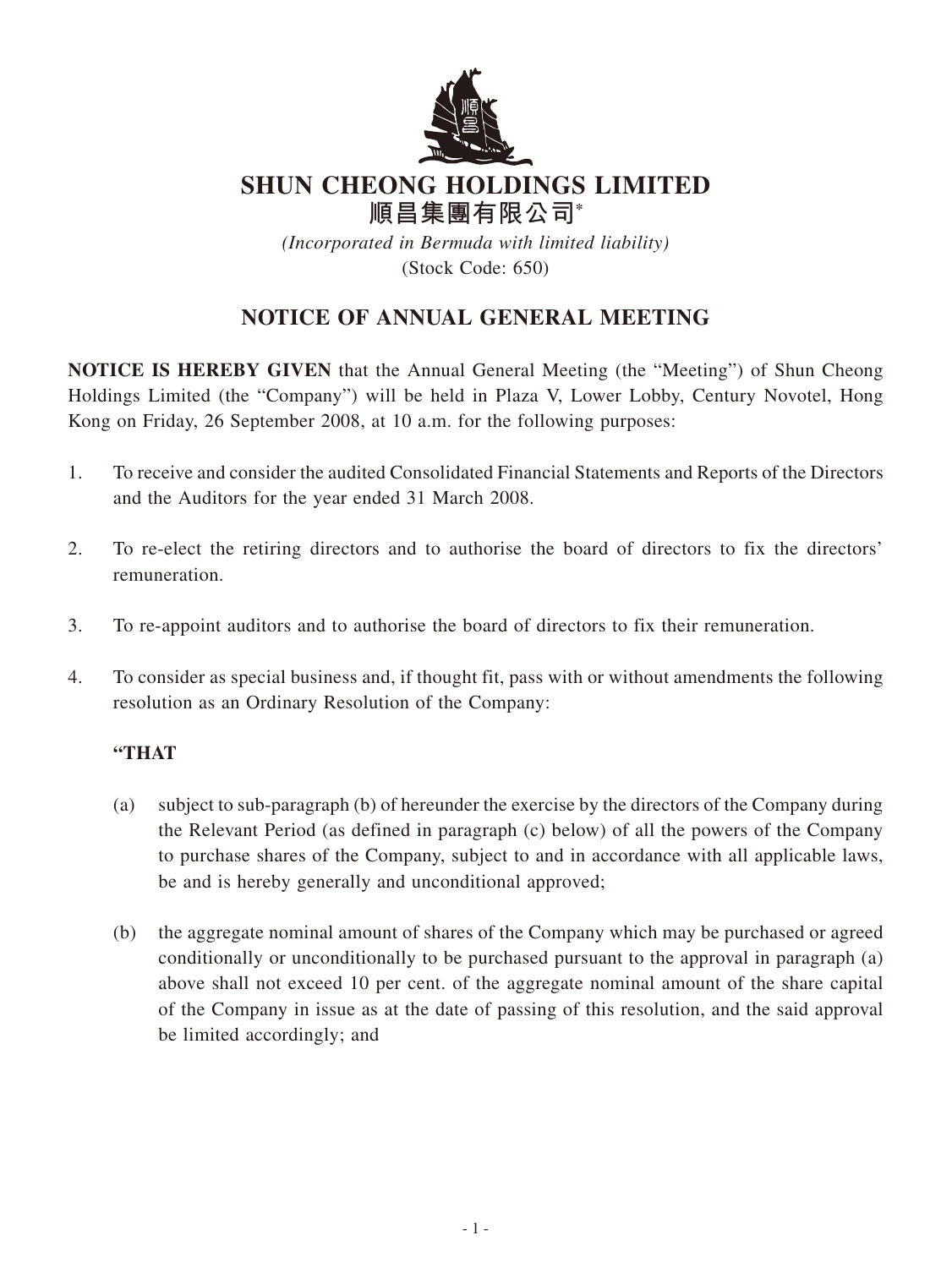(c) for the purpose of this resolution:

"Relevant Period" means the period form the passing of the resolution until whichever is the earliest of:

- (i) the conclusion of the next annual general meeting of the Company;
- (ii) the expiration of the period within which the next annual general meeting of the Company is required by the Bye-laws of the Company or any applicable law to be held; and
- (iii) the date on which the authority set out in this resolution is revoked or varied by an ordinary resolution in general meeting."
- 5. To consider as special business and, if thought fit, pass with or without amendments the following resolution as an Ordinary Resolution of the Company:

### "**THAT**

- (a) subject to sub-paragraph (b) of this resolution, the exercise of the directors of the Company during the Relevant Period (as hereinafter defined) of all the powers of the Company to allot, issue and deal with additional shares in the capital of the Company and to make or grant offers, agreements and options, including warrants and securities convertible or exercisable into shares of the Company, which might require the exercise of such powers either during or after the Relevant Period, be and is hereby generally and unconditionally approved;
- (b) the aggregate nominal amount of the share capital allotted or agreed conditionally or unconditionally to be allotted (whether pursuant to an option or otherwise) by the directors of the Company pursuant to the approval in sub-paragraph (a) of this resolution, otherwise than pursuant to a Rights Issue (as hereinafter defined) or the exercise of subscription of conversion rights under the terms of any warrants of the Company or any securities which are convertible or exercisable into shares of the Company or any share option scheme or any scrip dividends or similar arrangement providing for the allotment of shares in lieu of the whole or part of a dividend on shares of the Company in accordance with the Bye-laws of the Company or a specific authority granted by the shareholders of the Company in general meeting, shall not exceed 20% of the aggregate nominal amount of the issued share capital of the Company on the date of this resolution and this approval shall be limited accordingly; and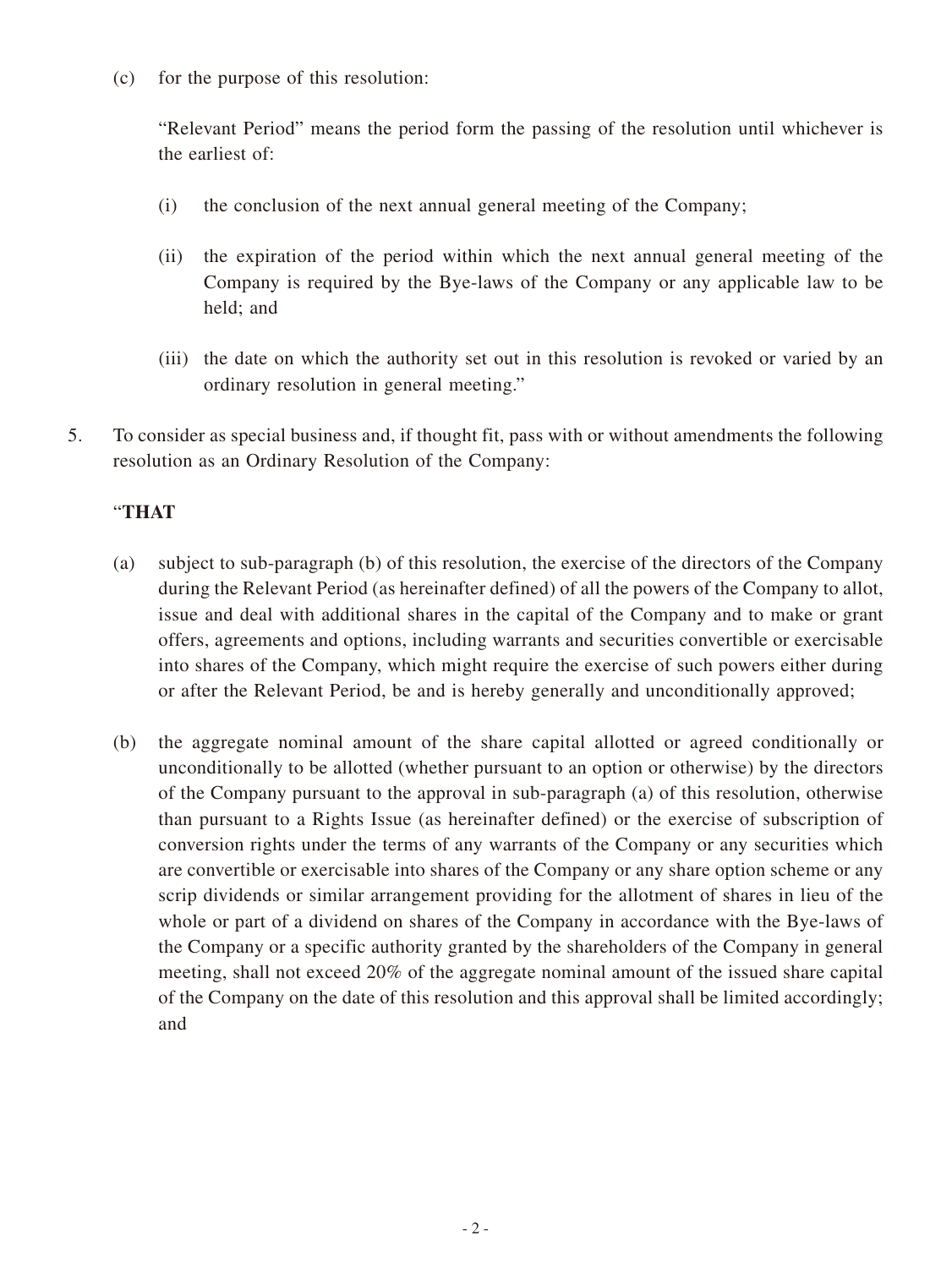(c) for the purpose of this resolution:

"Relevant Period" means the period form the passing of the resolution until whichever is the earliest of:

- (i) the conclusion of the next annual general meeting of the Company;
- (ii) the expiration of the period within which the next annual general meeting of the Company is required by the Bye-laws of the Company or any applicable law to be held; and
- (iii) the date on which the authority set out in this resolution is revoked or varied by an ordinary resolution in general meeting.

"Rights Issue" means an offer of shares in the Company, or any offer of warrants, options or other securities giving rights to subscribe for shares in the Company, open for a period fixed by the directors of the Company to holders of shares on the register on a fixed record date in proportion to their then holdings of such shares (subject to such exclusions or other arrangements as the directors of the Company, after making enquiry, may deem necessary or expedient in relation to fractional entitlements or having regard to any restrictions or obligations under the law of, or the requirements of, any recognised regulatory body or any stock exchange in any territory outside Hong Kong)."

6. To consider as special business and, if thought fit, pass with or without amendments the following resolution as an Ordinary Resolution of the Company:

"**THAT** the aggregate number of shares in the share capital of the Company which shall have been repurchased by the Company subsequent and pursuant to the passing of resolution no. 4 (up to a maximum of 10 per cent. of the issued shares at the date of passing resolution no. 5) shall be added to the aggregate numbers of shares that may be allotted or agreed conditionally or unconditionally to be allotted by the Directors of the Company pursuant to resolution no. 5 above."

> By Order of the Board **Shun Cheong Holdings Limited Cao Jing** *Executive Chairman*

Hong Kong, 25 August 2008